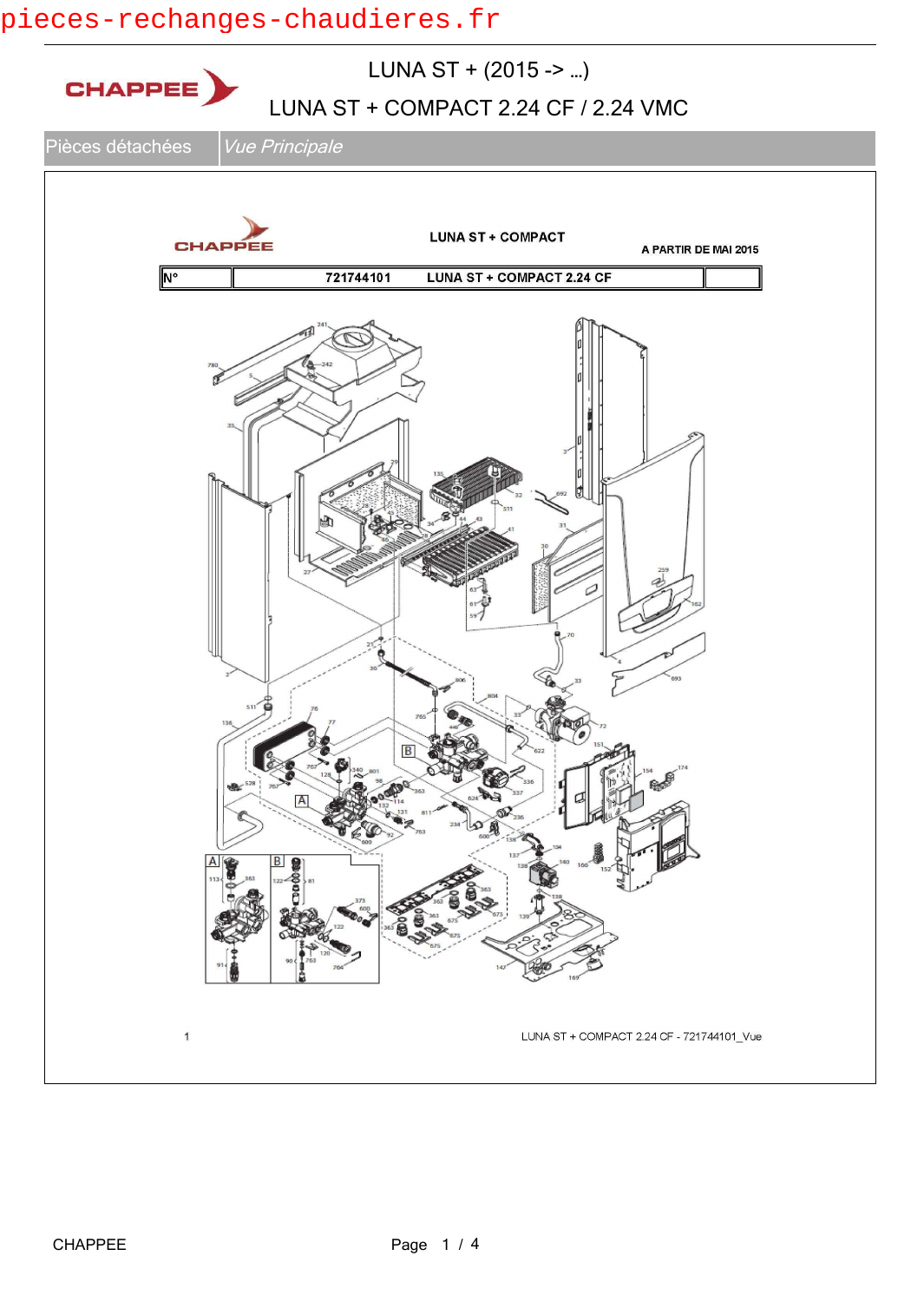### pieces-rechanges-chaudieres.fr



LUNA ST + (2015 -> …)

## LUNA ST + COMPACT 2.24 CF / 2.24 VMC

| Réf.        | Référence   | <b>Description</b>                             | Qté          |                | Remarques                    |
|-------------|-------------|------------------------------------------------|--------------|----------------|------------------------------|
| 0           | SX710493600 | DEGAZEUR POMPE                                 | 1            |                | Pour circulateur<br>Grundfos |
| $\mathbf 0$ | 7219215     | <b>DEGAZEUR CALEFFI WI</b>                     | $\mathbf{1}$ |                | Pour circulateur Wi          |
| 2           | SX710702500 | PANNEAU COTE GAUCHE                            | 1            |                |                              |
| 3           | SX710702300 | PANNEAU COTE DROIT                             | $\mathbf{1}$ |                |                              |
| 4           | SX711001300 | PANNEAU AVANT LUNA ST COMPACT                  | $\mathbf{1}$ |                |                              |
| 5           | SX5117460   | TRAVERSE CONNEXION CHASSIS ATM                 | $\mathbf{1}$ |                |                              |
| 21          | SX5402050   | JOINT 6,1x11,5x1,5 (X3)                        | 1            |                |                              |
| 27          | SX5698630   | CHAMBRE DE COMBUSTION CH                       | $\mathbf{1}$ |                |                              |
| 28          | SX5213220   | PANNEAU LATERAL ISOLANT CH                     | 1            |                |                              |
| 29          | SX5213280   | PANNEAU ISOLANT ARRIERE<br>(5213280)<br>""EXP( | $\mathbf{1}$ |                |                              |
| 30          | SX5213380   | PANNEAU AVANT ISOLANT CH                       | $\mathbf{1}$ |                |                              |
| 31          | SX0615370   | PANNEAU AVANT CHAMBRE COMBUST.                 | $\mathbf{1}$ |                |                              |
| 32          | SX5677660   | ECHANGEUR PRINCIPAL                            | 1            |                |                              |
| 33          | SX710963000 | O-RING 22X3 EPDM (x3)                          | $\mathbf{1}$ |                |                              |
| 33          | SX710963000 | O-RING 22X3 EPDM (x3)                          | 1            |                |                              |
| 34          | SX5113650   | <b>CLIPS ECHANGEUR PRINCIPAL</b>               | $\mathbf{1}$ |                |                              |
| 35          | SX5693900   | VASE D'EXPANSION RECT 6L                       | 1            |                |                              |
| 36          | SX5698830   | <b>TUBE VASE D'EXPANSION</b>                   | $\mathbf{1}$ |                |                              |
| 41          | SX5663710   | <b>BRULEUR 13 BECS</b>                         | 1            |                |                              |
| 43          | SX5698690   | NOURRICE PORTE-INJEC.13F D1,18                 | $\mathbf{1}$ |                |                              |
| 44          | SX5680020   | KIT INJECTEURS G30-G31                         | 1            |                |                              |
| 44          | SX5669460   | <b>KIT GAZ NATUREL</b>                         | $\mathbf{1}$ |                |                              |
| 45          | SX5407940   | JOINT NOURRICE (x3) (5407940)                  | 1            |                |                              |
| 46          | SX5657180   | RACCORD NOURRICE (5657180)                     | $\mathbf{1}$ |                |                              |
| 59          | SX710430800 | CABLE ELECTR.D'ALLUMAGE RESIS.                 | $\mathbf{1}$ |                |                              |
| 61          | SX5407830   | PROTECTION ELECTRODE (x3) (5407830)            | $\mathbf{1}$ |                |                              |
| 63          | SX8422570   | ELECTRODE ALLUMAGE (x4) (8422570)              | 1            |                |                              |
| 70          | SX5698720   | TUBE POMPE-ECHANGEUR CH                        | $\mathbf{1}$ |                |                              |
| 72          | 7221855     | POMPE UMP 15-60 6M AVEC CABL.                  | 1            |                |                              |
| 72          | 7668901     | SET POMPE WILO YONOS PARA                      | $\mathbf{1}$ |                |                              |
| 76          | SX5686680   | ECHANGEUR SANITAIRE 14 PLAQUES                 | 1            |                |                              |
| 77          | SX5404520   | JOINT ECHANGEUR SANITAIRE(x4) (PDM5404520)     | $\mathbf{1}$ |                |                              |
| 81          | SX710109000 | <b>GROUPE FILTRE EF 12 L</b>                   | 1            |                |                              |
| 90          | SX710046600 | ROBINET DE REMPLISSAGE                         | 1            | Nous consulter |                              |
| 91          | SX710045500 | ROBINET DE VIDANGE                             | 1            |                |                              |
| 92          | SX710071200 | SOUPAPE SECURITE 3B                            | $\mathbf{1}$ |                |                              |
| 98          | SX710046300 | TUBE BY-PASS                                   | 1            |                |                              |
| 113         | SX710048300 | <b>BY-PASS</b>                                 | $\mathbf{1}$ |                |                              |
| 114         | SX710046400 | O-RING 15,54x2,62                              | 1            |                |                              |
| 120         | 7214038     | CHARGEUR VANNE 3 VOIES                         | $\mathbf{1}$ |                |                              |
| 122         | SX710047800 | O-RING 23,47x2,62                              | 1            |                |                              |
| 122         | SX710047800 | O-RING 23,47x2,62                              | $\mathbf{1}$ |                |                              |
| 128         | SX710048800 | O-RING 8,9x1,9                                 | 1            |                |                              |
| 131         | 7213094     | 721309400<br>SONDE NTC NICKEL                  | $\mathbf{1}$ |                |                              |
| 132         | SX710049100 | O-RING 11,91x2,62 OR115                        | 1            |                |                              |
| 134         | SX5213010   | DIAPHRAGME GAZ D.5,5MM                         | $\mathbf{1}$ |                |                              |
| 135         | SX9951610   | (9951610)<br>SECURITE DE CHAUFFAGE 105°        | 1            |                |                              |
| 136         | SX5698740   | TUBE DEP.CHAUF/ECHANG.CH                       | 1            |                |                              |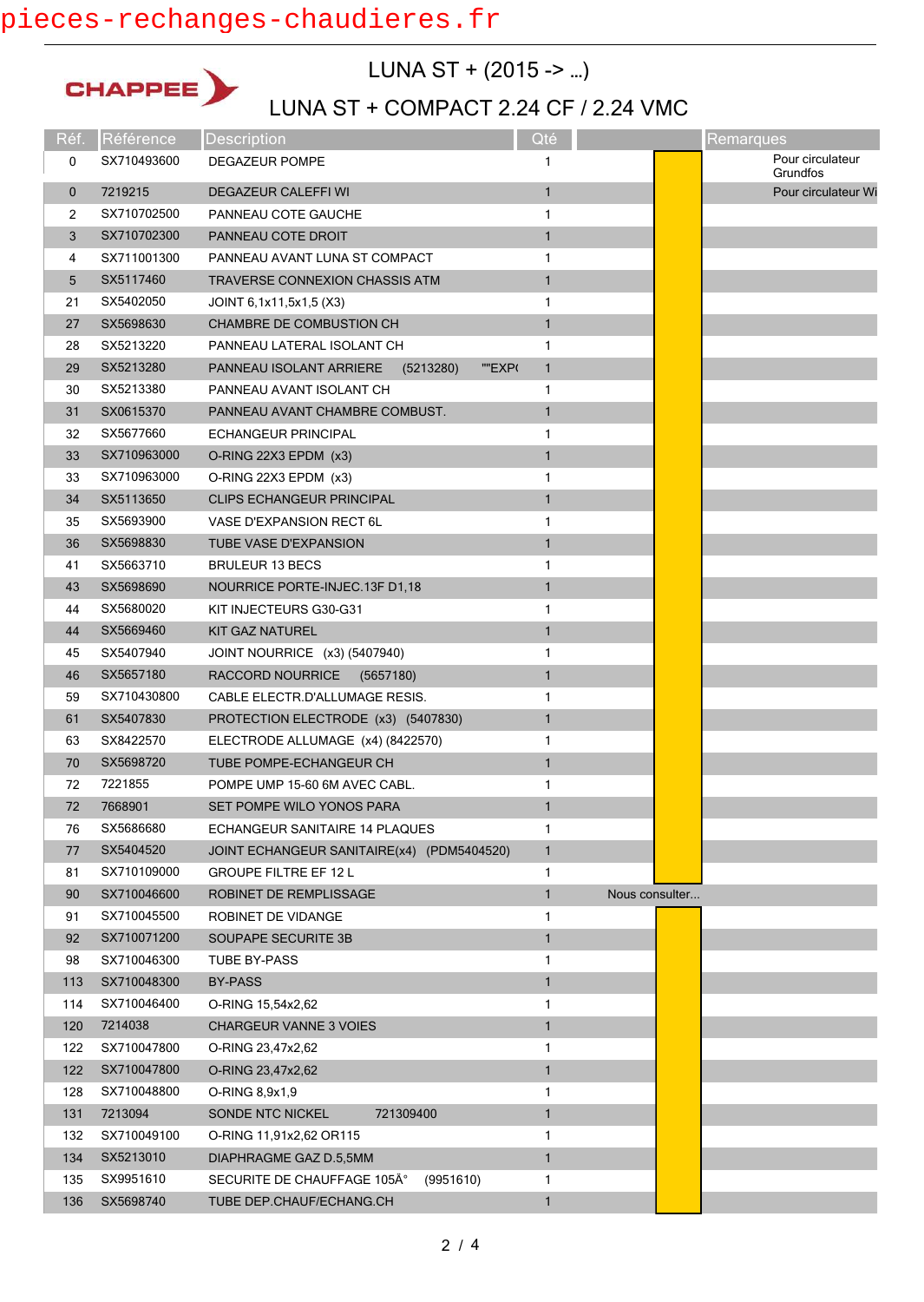

LUNA ST + (2015 -> …)

### LUNA ST + COMPACT 2.24 CF / 2.24 VMC

e<br>S

E

| 137 | SX710395900 | RACCORD COUDE SORTIE VG CF                  | 1            |  |
|-----|-------------|---------------------------------------------|--------------|--|
| 138 | SX5402010   | JOINT O-RING (x3) (PDM5402010)              | $\mathbf{1}$ |  |
| 138 | SX5402010   | JOINT O-RING (x3) (PDM5402010)              | 1            |  |
| 138 | SX5402010   | JOINT O-RING (x3) (PDM5402010)              | $\mathbf{1}$ |  |
| 139 | SX5206620   | RACCORD ENTREE GAZ<br>(5206620)             | 1            |  |
| 140 | SX5653610   | VANNE GAZ SIT (845 SIGMA)                   | $\mathbf{1}$ |  |
| 147 | SX5698770   | <b>TRAVERSE PLATINE BITRON</b>              | 1            |  |
| 151 | SX0631660   | <b>TRAVERSE PLATINE BITRON</b>              | 1            |  |
| 152 | SX5698880   | PANNEAU DE COMMANDE                         | 1            |  |
| 154 | SX711121300 | CIRC.IMPRIME                                | $\mathbf{1}$ |  |
| 162 | SX711001800 | PLASTRON SERIG.LUNA ST                      | 1            |  |
| 166 | SX5688430   | BARRETTE DE CONNEXION A/FUSIBLE (710118001) | $\mathbf{1}$ |  |
| 169 | SX8922460   | MANOMETRE D.40XGR.BITRON                    | 1            |  |
| 174 | SX5414010   | <b>CLAVIER BOUTONS</b>                      | $\mathbf{1}$ |  |
| 234 | SX710795400 | <b>TUBE DISCONNECTEUR</b>                   | 1            |  |
| 236 | SX710877800 | <b>DISCONNECTEUR</b>                        | $\mathbf{1}$ |  |
| 241 | SX710395000 | <b>ENSEMBLE ANTIREFOULEUR</b>               | 1            |  |
| 242 | SX0616160   | SECURITE DE DEBORDEMENT 70Ű                 | $\mathbf{1}$ |  |
| 259 | SX710828100 | <b>LOGO CHAPPEE</b>                         | 1            |  |
| 336 | SX710047400 | <b>RESSORT FIX MOTEUR V3V</b>               | $\mathbf{1}$ |  |
| 337 | SX710047300 | <b>MOTEUR VANNE 3 VOIES</b>                 | 1            |  |
| 340 | 7213840     | PRESSOSTAT CHAUFFAGE                        | $\mathbf{1}$ |  |
| 363 | SX710045300 | O-RING 17,96x2,62                           | 1            |  |
| 363 | SX710045300 | O-RING 17,96x2,62                           | $\mathbf{1}$ |  |
| 363 | SX710045300 | O-RING 17,96x2,62                           | 1            |  |
| 363 | SX710045300 | O-RING 17,96x2,62                           | $\mathbf{1}$ |  |
| 363 | SX710045300 | O-RING 17,96x2,62                           | 1            |  |
| 363 | SX710045300 | O-RING 17,96x2,62                           | $\mathbf{1}$ |  |
| 373 | SX710047100 | <b>FILTRE CHAUFFAGE</b>                     | 1            |  |
| 449 | SX5640030   | <b>CLAPET ANTI RETOUR</b><br>(5640030)      | 1            |  |
| 511 | SX5404600   | O-RING 17,86X2,62 (X3)                      | 1            |  |
| 511 | SX5404600   | O-RING 17,86X2,62 (X3)                      | $\mathbf{1}$ |  |
| 528 | SX8435500   | SONDE ITS 2410201/0 D18                     | 1            |  |
| 600 | SX710045400 | <b>RESSORT PLAT D18</b>                     | $\mathbf{1}$ |  |
| 600 | SX710045400 | RESSORT PLAT D18                            | 1            |  |
| 600 | SX710045400 | <b>RESSORT PLAT D18</b>                     | $\mathbf{1}$ |  |
| 600 | SX5112530   | RESSORT FIXATION DISCONNECTEUR (5112530)    | 1            |  |
| 600 | SX5112530   | RESSORT FIXATION DISCONNECTEUR (5112530)    | 1            |  |
| 600 | SX5112530   | RESSORT FIXATION DISCONNECTEUR (5112530)    | 1            |  |
| 622 | SX710795500 | <b>ENSEMBLE TUBE DISCONNEC/CHAUFF</b>       | $\mathbf{1}$ |  |
| 624 | SX710976600 | CAPTEUR ON-OFF                              | 1            |  |
| 675 | SX710046100 | DOUBLE VERROUIL.RESSORT PLAT                | $\mathbf{1}$ |  |
| 675 | SX710046100 | DOUBLE VERROUIL.RESSORT PLAT                | 1            |  |
| 675 | SX710046100 | DOUBLE VERROUIL.RESSORT PLAT                | 1            |  |
| 675 | SX710046100 | DOUBLE VERROUIL.RESSORT PLAT                | 1            |  |
| 692 | SX5114360   | <b>CLIP ECHANGEUR PRINCIPAL</b>             | $\mathbf{1}$ |  |
| 693 | SX710471300 | PROTECTION PANNEAU DE COMMANDE              | 1            |  |
| 763 | SX710046700 | <b>CLIP D12 SONDE PRESSION</b>              | $\mathbf{1}$ |  |
| 763 | SX710046700 | CLIP D12 SONDE PRESSION                     | 1            |  |
| 764 | SX710047500 | U-CLIP DE FISSAGE D.3                       | $\mathbf{1}$ |  |
|     |             |                                             |              |  |